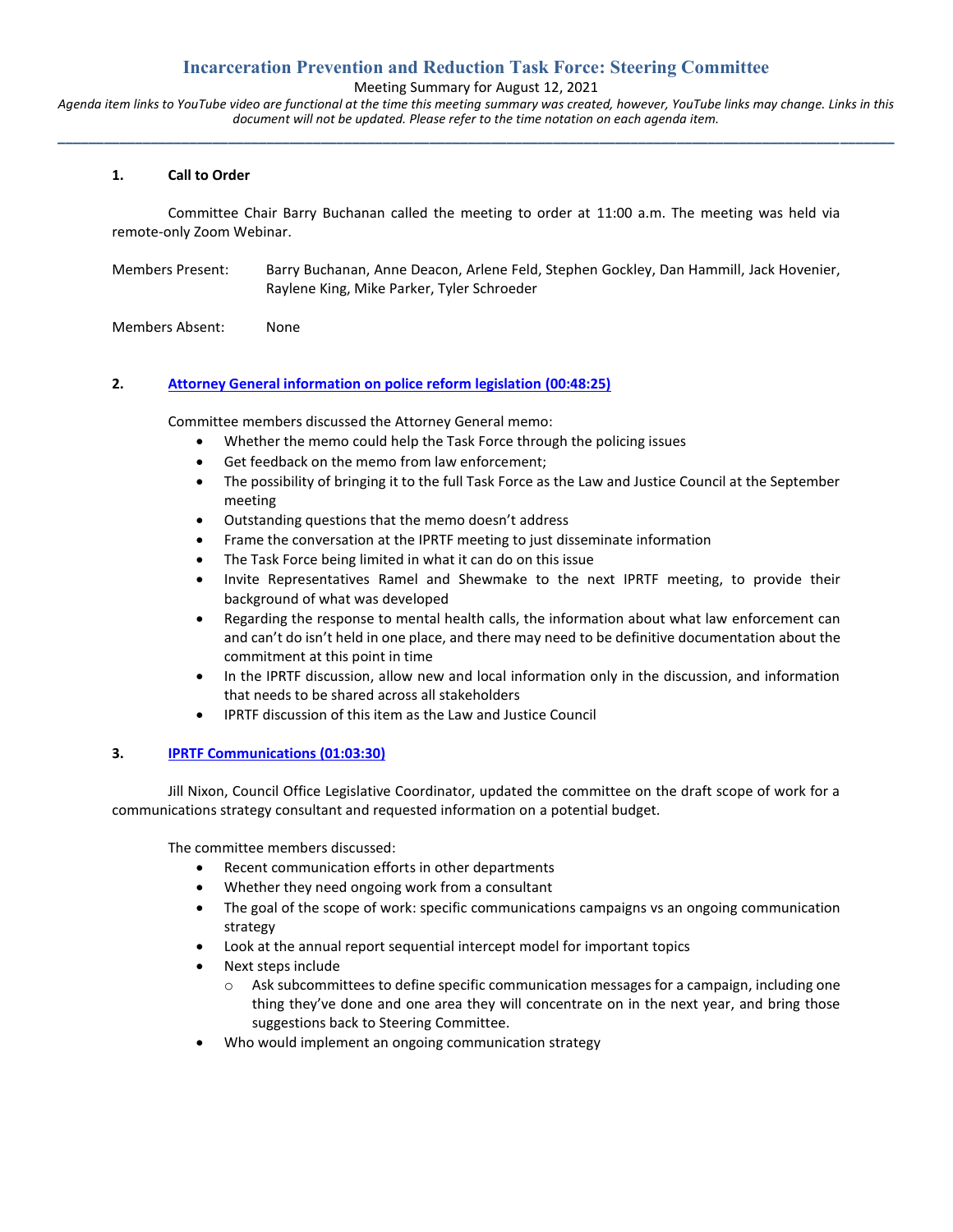# **Incarceration Prevention and Reduction Task Force: Steering Committee**

Meeting Summary for August 12, 2021

*Agenda item links to YouTube video are functional at the time this meeting summary was created, however, YouTube links may change. Links in this document will not be updated. Please refer to the time notation on each agenda item.* **\_\_\_\_\_\_\_\_\_\_\_\_\_\_\_\_\_\_\_\_\_\_\_\_\_\_\_\_\_\_\_\_\_\_\_\_\_\_\_\_\_\_\_\_\_\_\_\_\_\_\_\_\_\_\_\_\_\_\_\_\_\_\_\_\_\_\_\_\_\_\_\_\_\_\_\_\_\_\_\_\_\_\_\_\_\_\_\_\_\_\_\_\_\_\_\_\_\_\_\_\_\_\_\_\_\_\_\_**

### **4. [Amendment to the IPR Task Force Rules of Procedure for purpose of decision-making](https://youtu.be/PljsYLoDsc8?t=4867) (01:29:02)**

Hovenier reported on the need to be clear in the Rules of Procedure about whether any formal action would be approved by a majority of the total membership or a majority of the members present at a meeting.

Committee members discussed:

- The impact of vote abstentions
- The requirement from courts to abstain to maintain impartiality
- The possibility of creating a mechanism for someone to abstain that would not count as a "no" vote
- Definition of a quorum

The committee members concurred to present to the full Task Force a proposed bylaw amendment that formal action would be approved by a 51 percent of a quorum, not a majority of all members.

This item will be held to the next Steering Committee.

#### **5. Agenda items for September 20 IPR Task Force**

See discussion of the other agenda items.

### **6. [Government Alliance on Racial Equity \(GARE\) Membership](https://youtu.be/PljsYLoDsc8?t=82) (00:01:23)**

Gordon Goodwin, presented information on the program, including:

- There are 320 member-jurisdictions, including counties, cities, regional governments, and independent government departments
- GARE is a movement of racial equity practitioners who work in government
- Focus of the work is around normalization aspects, such as this meeting's land acknowledgment statement
- How jurisdictions begin to do the work of change, such as looking at data for those who are at-risk and/or underserved
- Root cause analysis of the data will show the barriers to government services, including fines and fees and complaint-based systems, so that the everyday experience of those experiencing inequity shows up in their analysis
- They must involve those closest to the problem through their input and insight to get a better solution
- Normalize conversations about race so they can have a shared set of understanding and terminology
- Organize and operationalize use of racial equity tools and analysis and action plans that are incorporated into other planning, such as budget and land use planning
- The focus of their work is on those who are working within government and racial equity practitioners
- Support network is peer-based, includes workshops, and brings together those in the network to exchange information about what is working and not working and what they're trying
- Use of America Rescue Plan Act (ARPA) monies to rethink how they do policing, how they begin to work further upstream, and how to engage other systems that would prevent incarceration, such as investments in small businesses and determining what jurisdictions can do to support minority- and women-owned businesses

Goodwin and the committee members discussed specific subject matter cohorts available through GARE, such as finance or criminal justice; evidence-based data collection in policy formation, evaluation, and accountability; GARE partners ArcGIS Data and Maps (formerly Esri Data & Maps) working to develop cross-platform data